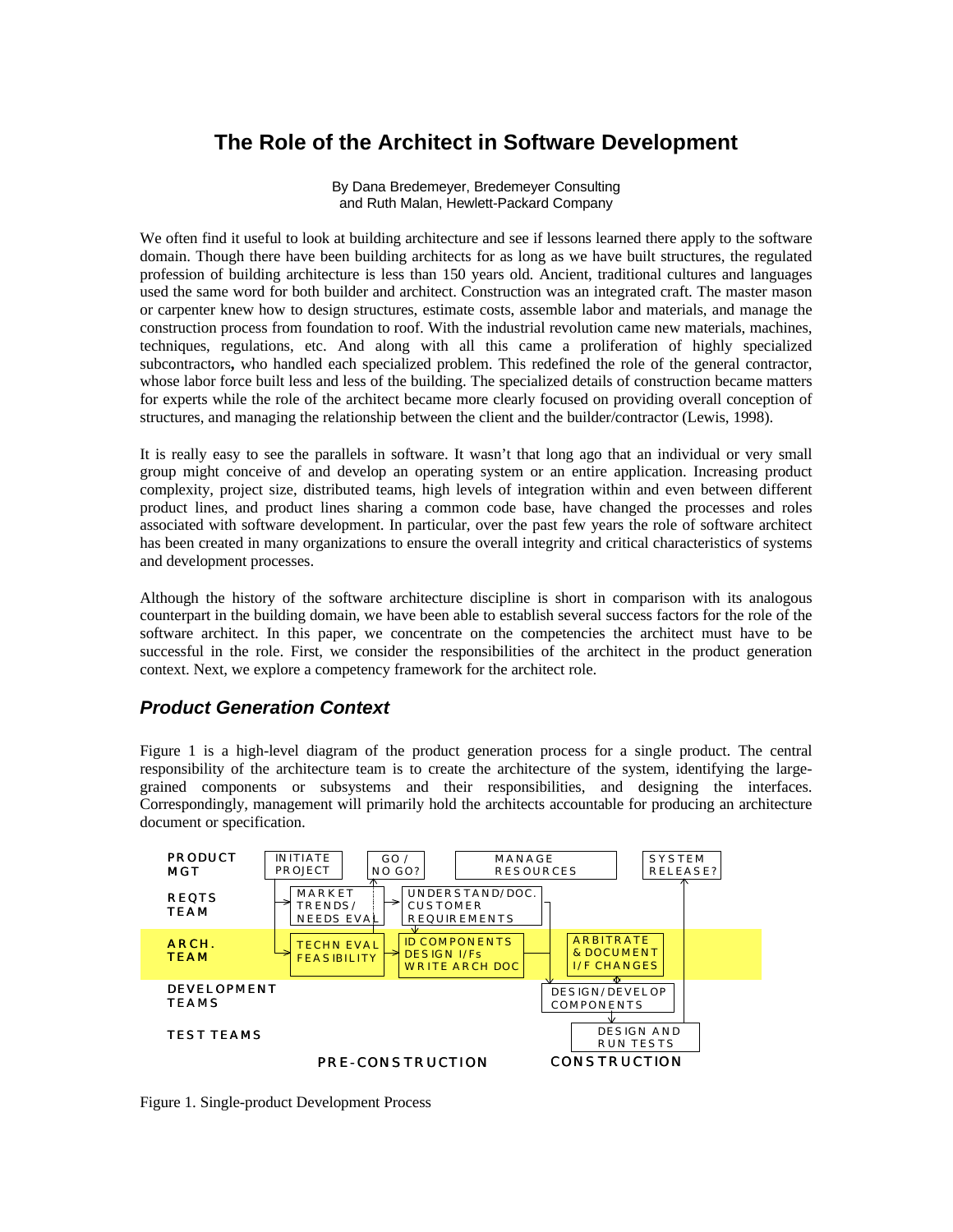Though this is the case, when we have been called in to conduct architecture assessments late in the development cycle, we usually find that the architecture is no longer apparent and our first activity is to help the team re-document their architecture. There are a number of forces that cause this erosion of the architecture. First, once the architecture is initially defined, quite often the architecture team is dispersed to become the subsystem leads and don't continue to have bandwidth or the authority to overview the architecture as a whole. Second, when an architecture document is "thrown over the wall" to development teams, that provokes resistance behaviors that subvert the purpose of the architecture. And third, as requirements are clarified or new ones emerge that were not taken into account in the architecture, accommodations are made by development teams that are not reflected in the architecture.

To counter these problems, management obviously has to make some changes. First, acknowledge the strategic nature of architecture by committing permanent resources to it. Protect the architects' bandwidth so they have time to review designs and requests for changes to the architecture. Second, they need to support the architects in making their decisions stick. One of HP's leading multi-function device architects calls this the "architecture crying towel"--if you don't like the decision, use the crying towel.

Moreover, the architects need to help the developers understand the architecture and the rationale behind their decisions. They need to act as *consultants* to the developers, and *lead* the development community, helping them to rally behind the architectural vision.

So, in the case of architecting for a single product, the architects need to be consultants and leaders, as well as technologists. Now let us turn to the more complex case of platform development.

A platform is the architecture, frameworks and reusable components that form the foundation of a number of products in a product family. It is a development style that is gaining media attention in the automotive industry, and that has been used in various HP hardware and software businesses over the past several years. Now the architecture has broad business impact across different products and reaches well into the future. For this reason, the architect's role is not just that of creating a good architecture, but of creating a technical strategy that informs the business strategy (Figure 2).



*Figure 2. Platform Development Process*

In addition to being a *strategist*, the architect needs to work with the management teams across the various product lines, helping them to buy into the architectural vision and maintain their support for the architecture through all the schedule pressures they will face in getting products to market. This is largely a *political* endeavor, as the architect has no direct authority over these chains of management.

*And* the architect still has to be concerned with the deployment of the architecture to the various development teams. This requires the architecture team to be *consultants* to the engineering community.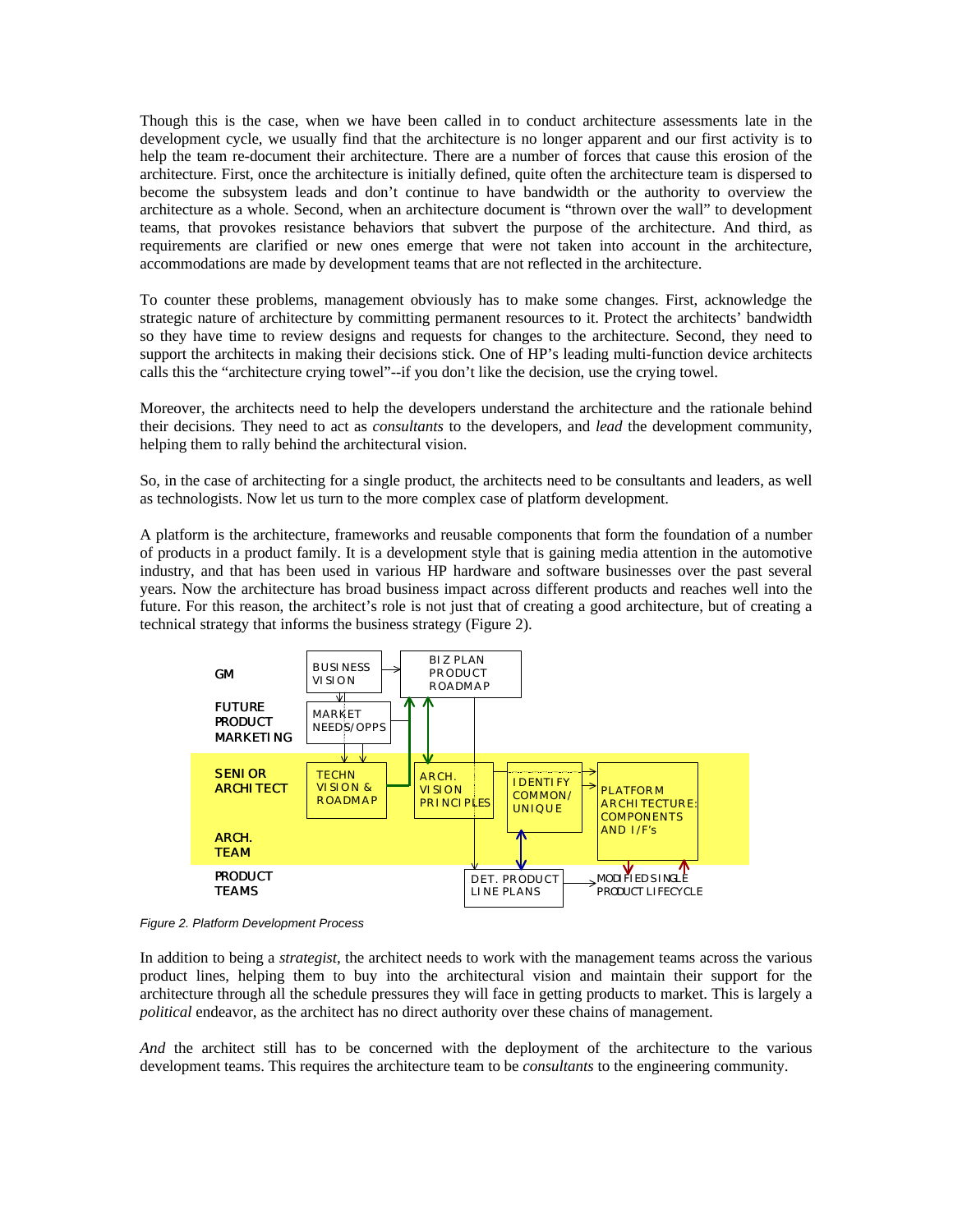Above all, the senior architect has to be seen as a *leader* across these different communities of management, marketing, engineering, etc., as well as by the architecture team itself. If this is not the case, there will quickly be divergence from the architectural vision as each of the product teams go their own direction regardless of the organization's considerable investment in the platform.

## *An Architect's Domains of Competency*

When we created an architecture workshop for HP internal use three years ago, we studied many architecture projects in HP and in the industry, as well as the literature on software architecture and systems architecture (e.g., Rechtin, 1991), and even looked into some of the work on building architecture. Since then, we have worked with many leading architects within HP, and held technical exchanges with other industry leaders such as the architecture team at the SEI who have just published a book on software architecture.

Based on this understanding, and looking at the software architect in the context of the product development process, we have identified several critical areas of activity, or domains of competency, that figure prominently in the architect role. These are technology, business strategy, organizational politics, consulting and leadership. Below, we take a look at the knowledge and experience, activities and personal characteristics it takes to be successful in each of these aspects of the architect role.

#### **Technology**

As an architect, you need a thorough knowledge of the product domain, relevant technologies and development processes. But even in the technical area your key activities are different than those of the developers. The problems are less well defined, often with unclear or conflicting objectives, and you play a significant role in clarifying what the objectives are. Your focus is more on the implications of organizational objectives on technical choices. You take an overall system view. You are building models of the problem and solution space, exploring alternative approaches, preparing documents and explaining the architecture to sponsors and stakeholders.

The personal characteristics really essential to success in this domain are a high tolerance for ambiguity and a lot of skill working consistently at an abstract level. We know of at least one case where an otherwise qualified junior architect did not get the senior architect position because of his need for clear and unambiguous objectives.

Often this is the extent of how people see the architect role, and this, along with consulting, is in fact the primary role of a junior architect. But as a senior architect you also need to be an effective strategist.

If the junior architect is primarily a technologist, the senior architect is primarily a strategist, contributing to the business strategy and having primary responsibility for defining the technical strategy.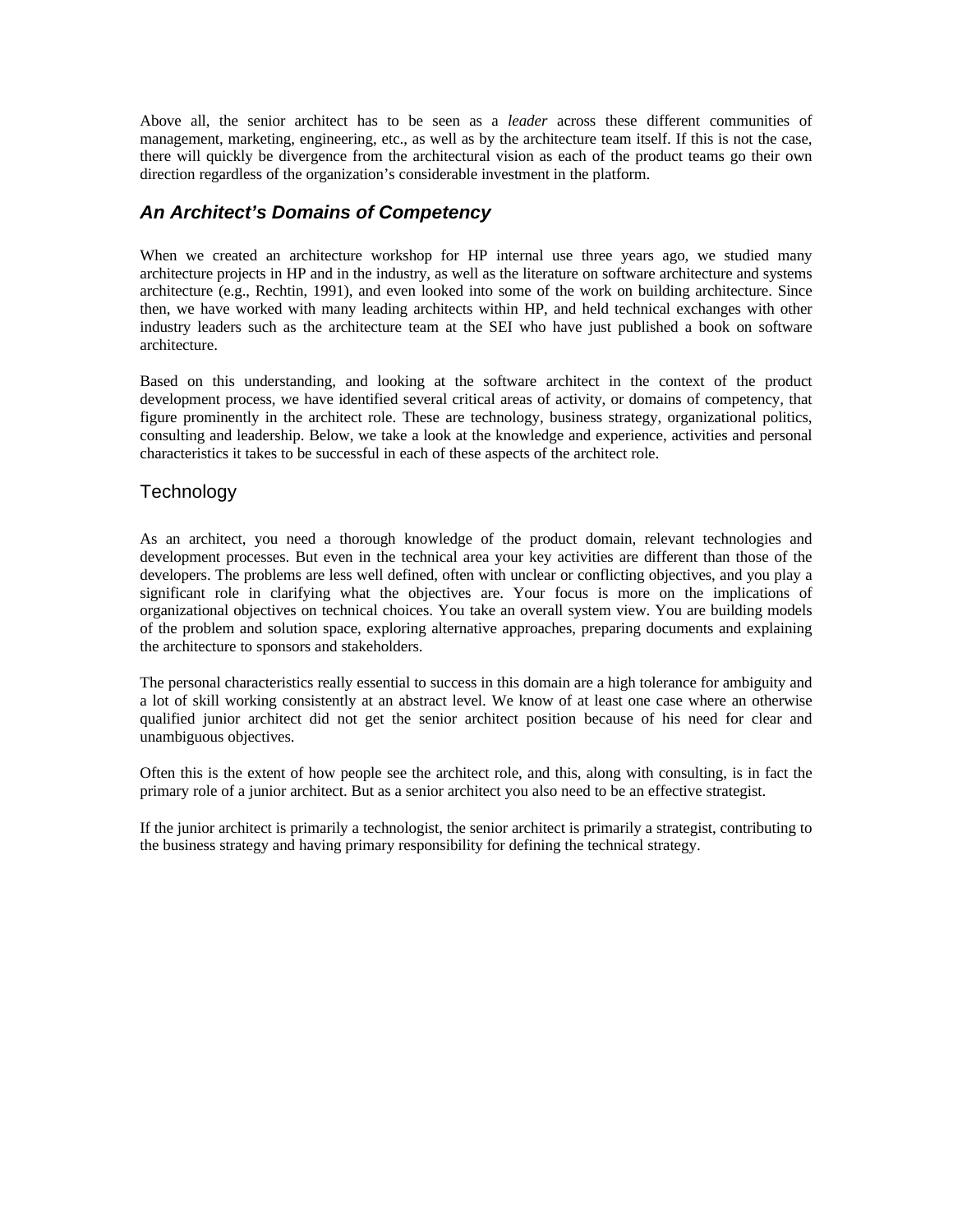#### *Table 1. Technology Competency Summary*

| What you KNOW                                                                                            | What You DO                                                                                                                    | <b>What You ARE</b>                                                                                                                            |  |
|----------------------------------------------------------------------------------------------------------|--------------------------------------------------------------------------------------------------------------------------------|------------------------------------------------------------------------------------------------------------------------------------------------|--|
| In-depth understanding of the<br>domain and pertinent<br>technologies                                    | Modeling<br>Tradeoff analysis                                                                                                  | Creative<br>Investigative                                                                                                                      |  |
| Understand what technical issues<br>are key to success<br>Development methods and<br>modeling techniques | Prototype/experiment/simulate<br>Prepare architectural documents<br>and presentations<br>Technology trend<br>analysis/roadmaps | Practical/pragmatic<br>Insightful<br>Tolerant of ambiguity, willing to<br>backtrack, seek multiple solutions<br>Good at working at an abstract |  |
|                                                                                                          | Take a system viewpoint                                                                                                        | level                                                                                                                                          |  |

#### Business Strategy

To succeed in this aspect of the architect role, you need a solid understanding of your organization's business strategy and the rationale behind it, as well as your company or division's business practices, planning cycles, and decision making processes. You have a good understanding of the business context of your organization. You understand your competitors, their products, strategies and product generation processes. You are familiar with the key factors in the business environment that affect your organization's success, and you are able to distill all these business factors into architectural requirements and architectural choices. But the overriding characteristic that fuels your success in this domain is that of an entrepreneurial visionary who can translate well between the business and technical domains.

As a skilled technologist you create good architecture. As a skilled strategist, you create the right architecture for your organization. The next three domains of competency are more about getting the architecture realized. The first is about gaining support for the architecture among the management community. Rob Seliger, the principal architect for the Concert Architecture (Seliger, 1997) for medical information systems said, the single thing architects most need to learn is how to sell, sell, sell.

|  |  | Table 2. Strategy Competency Summary |  |
|--|--|--------------------------------------|--|
|--|--|--------------------------------------|--|

| What you KNOW                                            | <b>What You DO</b>                                                                   | <b>What You ARE</b> |  |
|----------------------------------------------------------|--------------------------------------------------------------------------------------|---------------------|--|
| Your organization's business<br>strategy and rationale   | Influence business strategy                                                          | Visionary           |  |
| Your competition (products,<br>strategies and processes) | Translate business strategy into<br>technical vision and strategy                    | Entrepreneurial     |  |
| Your company's business<br>practices                     | Understand customer and market<br>trends                                             |                     |  |
|                                                          | Capture customer, organizational<br>and business requirements on the<br>architecture |                     |  |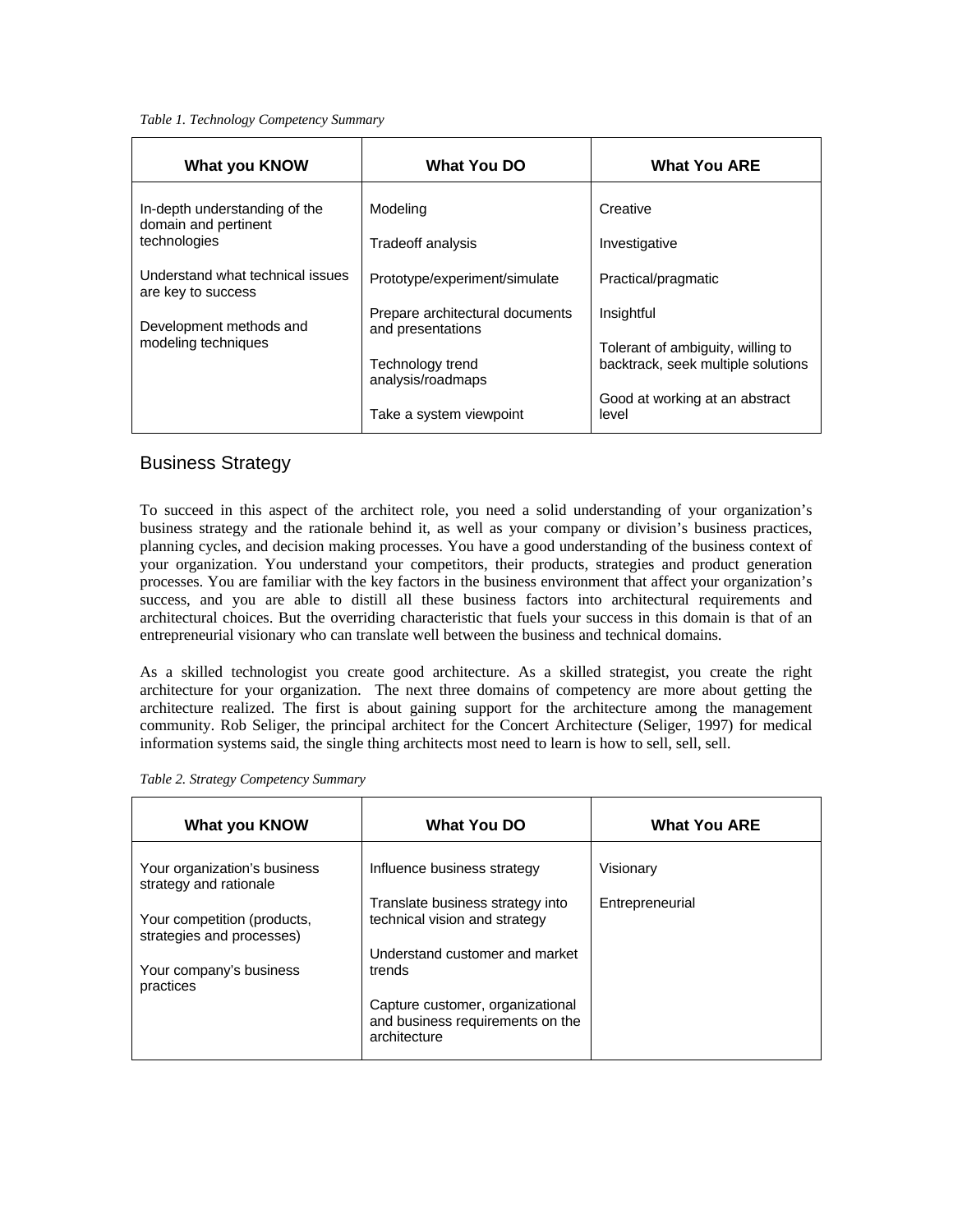## Organizational Politics

As we discussed in the product generation process section, software architectures almost always have many and diverse stakeholders, and are ultimately meant to be used by many developers. Often they are used across divisions and by developers in other companies. To gain and maintain the sponsorship of your management and the enthusiastic support of other key influencers, you will need to do a good deal of influencing yourself.

You really need to understand both the business and personal objectives of key players, and get them personally committed to the success of the architecture. This means listening, networking, articulating and selling a vision, and doing all this continuously over the life of the project.

The people doing this well are extremely articulate and confident. They are resilient and driven, and they are sensitive to where the real power is and how it flows. They look for and see the organization behind the organization, and they use this insight to build and maintain support for their projects.

This domain of competency generates the organizational support to get the architecture created. The next one supports getting it deployed into use.

| What you KNOW                                  | What You DO                                                                             | <b>What You ARE</b>                                                         |
|------------------------------------------------|-----------------------------------------------------------------------------------------|-----------------------------------------------------------------------------|
| Who the key players are in the<br>organization | Communicate, communicate,<br>communicate!                                               | Able to see from and sell to<br>multiple viewpoints                         |
| What they want, both business<br>and personal  | Listen, network, influence                                                              | Confident and articulate                                                    |
|                                                | Sell the vision, keep the vision<br>alive                                               | Ambitious and driven                                                        |
|                                                |                                                                                         | Patient and not                                                             |
|                                                | Take and retake the pulse of all<br>critical influencers of the<br>architecture project | Resilient                                                                   |
|                                                |                                                                                         | Sensitive to where the power is<br>and how it flows in your<br>organization |

*Table 3. Organizational Politics Competency Summary*

## **Consulting**

The actual users of architecture are development teams creating products or components, and their goal is not to make your architecture successful, but rather to satisfy their specific functionality, schedule and quality requirements. While using the architecture may be the best overall approach for the organization, this is often not apparent to product teams. Consequently, your task as an architect includes recognizing first that developers are a primary customer, and that the architecture must provide value to them in generating good products. Second, you need to enable product teams to quickly understand and effectively use the architecture. You are functioning here more as a mentor and teacher, preparing and making presentations, consulting to individuals and teams, and also mentoring junior architects.

What really contributes to your success here is to be truly committed to others' success and to have a good understanding of change management and how groups adopt new processes.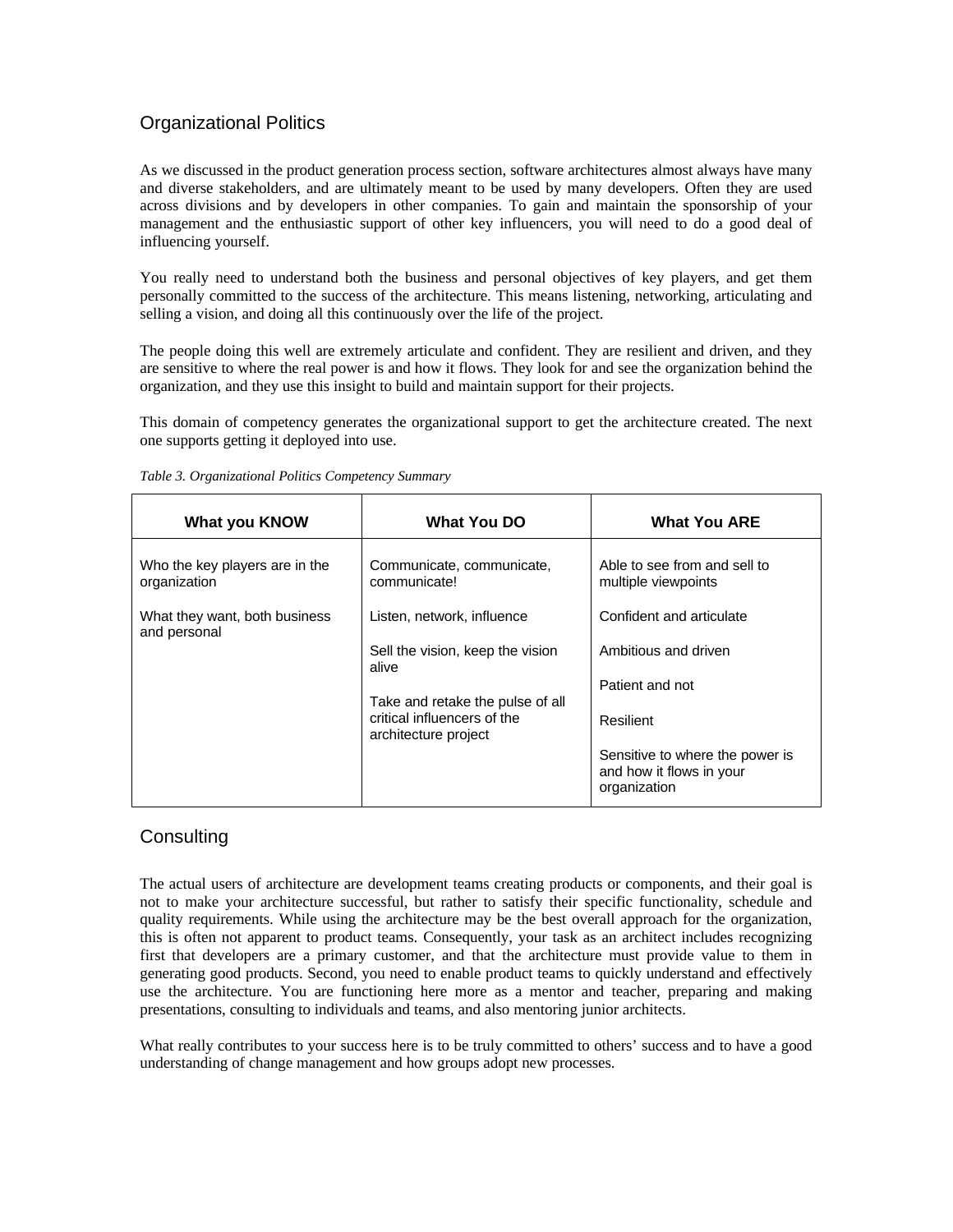#### *Table 4. Consulting Competency Summary*

| What you KNOW                                                            | <b>What You DO</b>                                                                                | <b>What You ARE</b>          |
|--------------------------------------------------------------------------|---------------------------------------------------------------------------------------------------|------------------------------|
| Elicitation techniques                                                   | Build "trusted advisor"<br>relationships                                                          | Committed to others' success |
| Consulting frameworks                                                    |                                                                                                   | Empathetic, approachable     |
| Understand what the developers<br>want and need from the<br>architecture | An effective change agent,<br>process savvy                                                       |                              |
|                                                                          | Help developers see the value of<br>the architecture and understand<br>how to use it successfully | A good mentor, teacher       |
|                                                                          | Mentor junior architects                                                                          |                              |

So now we have a good architecture. It is the right architecture for the organization. It has got sufficient organizational support to actually get created. And it has been effectively deployed to the developer community. It's a wrap! Well, not quite!

#### Leadership

The domain of competency which organizes all the others and gives them dynamic force, is leadership. An architecture team without leadership goes nowhere. It thrashes and diverges. We've seen this too many times. A leader is required to infuse the team with a common vision, and to motivate the core team and associated teams to do their best work.

This requires dedication and passion, and a strong belief that you can lead the effort. You must see yourself, and others must see you, as a credible leader.

| <b>What you KNOW</b> | <b>What You DO</b>                                                                   | <b>What You ARE</b>                                                                                                                                                                                                                                                             |
|----------------------|--------------------------------------------------------------------------------------|---------------------------------------------------------------------------------------------------------------------------------------------------------------------------------------------------------------------------------------------------------------------------------|
| Yourself             | Set team context (vision)<br>Make decision (stick)<br><b>Build teams</b><br>Motivate | You and others see you as a<br>leader<br>Charismatic and credible<br>You believe it can and should be<br>done, and that you can lead the<br>effort<br>You are committed, dedicated,<br>passionate<br>You see the entire effort in a<br>broader business and personal<br>context |

*Table 5. Leadership Competency Summary*

The diagram below shows that while technology and business strategy skills form a foundation for you as an architect, the real challenges (and ones that are not always acknowledged) as those in organizational